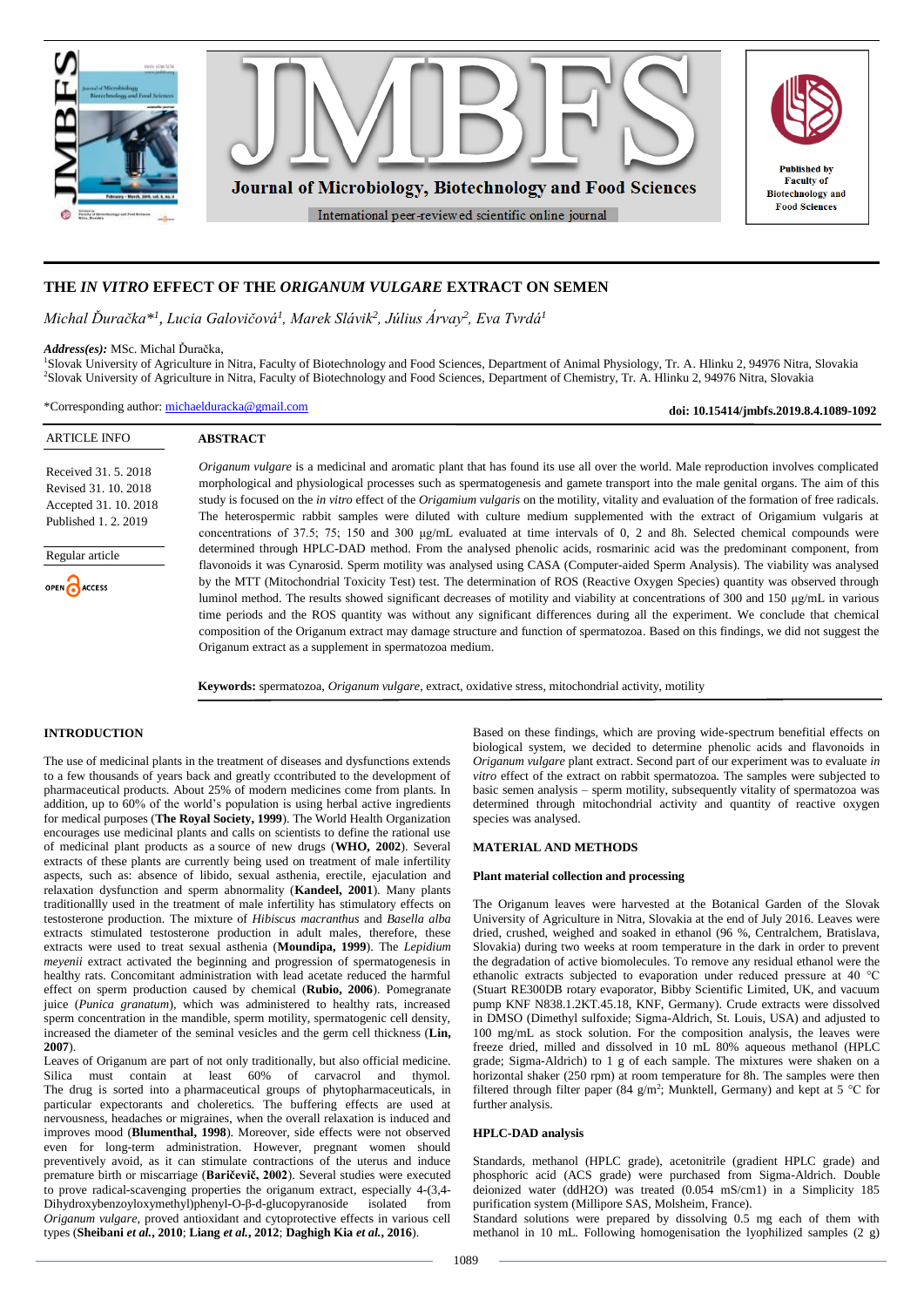were extracted with 20 mL of 80% methanol at laboratory temperature for 8h by horizontal shaker (Unimax 2010; Heidolph Instrument GmbH, Germany). The extract was filtered through Munktell No 390 paper (Munktell & Filtrac, Germany) and stored in closed 20 mL vial tubes. Prior to injection the standard solutions and extracts were filtered through the Q-Max syringe filter (0.22 mm, 25 mm; Frisenette ApS, Knebel, Denmark).

Chemical composition of the Origanum extract was determined using the Agilent 1260 Infinity high performance liquid chromatograph (Agilent Technologies, Waldbronn, Germany) with quaternary solvent manager coupled with degasser (G1311B), sample manager (G1329B), column manager (G1316A) and DAD detector (G1315C). All HPLC analyses were performed on a Purosphere reverse phase C18 column (4 mm x 250 mm x 5 mm) (Merck, KGaA, Darmstadt, Germany).

The mobile phase consisted of acetonitrile (gradient) (A) and 0.1% phosphoric acid in  $ddH<sub>2</sub>O$  (B). The gradient elution was as follows: 0-1 min isocratic elution (20% A and 80% B), 1-5 min linear gradient elution (25% A and 75% B), 5-15 min (30% A and 70% B) and 20-25 min (40% A and 60% B). The initial flow rate was 1 mL/min1 and the injection volume was 10 mL. Column oven temperature was set up to 30 °C and the samples were kept at 4 °C in the sample manager. The data were collected and processed using the Agilent OpenLab ChemStation software for LC 3D Systems (**Lukšič** *et al.***, 2016**).

## **Semen sample collection and processing**

Ejaculates ( $n = 20$ ) were obtained from 10 adult healthy New Zealand rabbits (Research Institute For Animal Production, Nitra, Slovak Republic) using an artificial vagina. The semen samples were transported to the laboratory in thermos due to keeping the constant temperature. To get enough of the sample volume for the control and experimental groups, were selected semen samples mixed to create heterospermic sample with a volume of 4 mL. The selection of the semen samples was based on the sperm quality parametres (minimum 70% motility and sperm concentration of  $1 \times 10^9$  sperm/mL), subsequently these samples were used for the experiments. Institutional and national guidelines for the care and use of animals were followed, and all experimental procedures were approved by the State Veterinary and Food Institute of Slovak Republic (no. 3398/11-221/3) and Ethics Committee.

Each sample was diluted in PBS (Dulbecco's Phosphate Buffer Saline without calcium chloride and magnesium chloride; Sigma-Aldrich) containing various concentrations of the Origanum extract (300; 150; 75; 37.5 μg/mL) using a dilution ratio of 1:40. The samples were cultured at laboratory temperature (22- 25°C). After culture periods of 0, 2 and 8h, spermatozoa motility, mitochondrial activity and reactive oxygen species (ROS) production were assessed in each group.

## **Spermatozoa motility analysis**

Spermatozoa motion were assessed using the computer-aided sperm analysis (CASA; Version 14.0 TOX IVOS II.; Hamilton-Thorne Biosciences, Beverly, MA, USA). The system was set up as follows: frame rate - 60 Hz; minimum contrast - 20; static head size - 0.25-5.00; static head intensity - 0.40-2.00; static elongation - 20-100; default cell size - 4 pixels; default cell intensity - 40. Ten μL of each sample were placed into the Makler counting chamber (depth 10μm, 37 °C; Sefi Medical Instruments, Haifa, Israel) and immediately assessed for spermatozoa motility (MOT; percentage of motile spermatozoa; motility >5 m/s; %). Ten microscopic fields were subjected to each analysis to include at least 300 cells.

## **Mitochondrial activity (MTT test)**

Spermatozoa mitochondrial activity was assessed using the colorimetric metabolic activity (MTT) test, which is based on the conversion of a yellow tetrazolium salt (3-(4,5-dimetylthiazol-2-yl)-2,5-diphenyltetrazolium bromide; MTT) to blue formazan particles by mitochondrial succinate dehydrogenase of intact mitochondria within living cells. The tetrazolium salt (Sigma-Aldrich) was dissolved in PBS (Dulbecco's Phosphate Buffer Saline without calcium chloride and magnesium chloride; Sigma-Aldrich) at 5 mg/mL. Twenty μL of the tetrazolium solution was added to each sample. After a 2 h incubation (shaker, 37 °C, 95 % air atmosphere, 5 % CO2), the formazan crystals were dissolved in 80 μL of acidified (0.08 mol/L HCl; Centralchem) isopropanol (Centralchem). Optical density was determined at a wavelength of 570 nm against 620 nm as reference using a Multiskan FC microplate photometer (Thermo Fisher Scientific Inc., Waltham, MA, USA). Data are expressed as percentage of the control set to 100 %.

## **Reactive oxygen species (ROS) generation**

ROS production in each group was analysed by the chemiluminescence assay using luminol (5-amino-2,3-dihydro-1,4-phthalazinedione; Sigma-Aldrich) as the probe (Kashou et al., 2013). The blank consisted of 400 μL of PBS. Negative control contained 400 μL of PBS, luminol (10 μL, 5mM) and positive control contained extra 25 μL of hydrogen peroxide (30%; 8.8 M; Sigma-Aldrich). The tested control and experimental samples consisted of 400 μL of sample and luminol. Chemiluminescence was measured on 48-well plates in 15 cycles of 1 min using the Glomax Multi<sup>+</sup> Combined Spectro-Fluoro Luminometer (Promega Corporation, Madison, WI, USA). The results are exppressed as relative light units (RLU)/s/10<sup>6</sup> spermatozoa cells.

### **Statistical analysis**

Statistical analysis was carried out using the GraphPad Prism program (version 3.02 for Windows; GraphPad Software, La Jolla, CA, USA, http://www.graphpad.com). Descriptive statistical characteristics (mean, standard error) were evaluated at first. One-way ANOVA was used for specific statistical evaluations. Dunnett's test was applied as a follow-up test to ANOVA, based on a comparison of every mean to a control mean, and computing a confidence interval for the difference between the two means. The level of significance was set at \*\*\* - P < 0.001, \*\* - P < 0.01, \* - P < 0.05.

# **RESULTS AND DISCUSSION**

The aim of present study was to investigate samples of rabbit ejaculates exposed to different concentrations (300, 150, 75 and 37.5 μg/mL) of the Origanum extract in different time periods (0, 2 and 8h). From the results of our research, it is clear that the extract has no effect on motility or mitochondrial activity at low concentrations. Negative effects of higher concentrations were evident.

High performance liquid chromatography (HPLC) was used for the identification and quantification of major chemical compounds present in the Origanum extract. The quantitative determination was performed by the external standard method and the concentrations of the identified compounds are showed in Table 1. The main compound detected in the extract was Cynarosid  $(259.11 \pm 8.01)$ mg/kg). From the analyzed phenolic acids, rosmarinic acid, trans-caffeic acid, neochlorogenic acid, sinapinic acid, trans-ferulic, chlorogenic acid and trans-pcoumaric acid were quantified with the first being the most abundant (203.42±7.55 mg/kg). Six flavonoid glycosides, cynarosid, rutin, apigenin, kaempferol, vitexin and daidzein were found in the Origanum extract (Table 1).

**Table 1** Major chemical compounds identified and quantified [mg/kg] in the *Origanum* extract

| $\sim$ , $\sim$       |                   |
|-----------------------|-------------------|
| Cynarosid             | $259.11 \pm 8.01$ |
| Rutin                 | $30.02 \pm 1.99$  |
| Apigenin              | $4.72 \pm 0.66$   |
| Kaempferol            | $15.67 \pm 2.33$  |
| Vitexin               | $31.99 \pm 3.55$  |
| Daidzein              | $71.70 \pm 5.33$  |
| Chlorogenic acid      | $6.85 \pm 0.69$   |
| Neochlorogenic acid   | $46.82 \pm 1.88$  |
| trans-p-Coumaric acid | $5.50 \pm 0.99$   |
| Trans-Caffeic acid    | $51.34 \pm 3.79$  |
| Trans-Ferulic acid    | $7.30 \pm 1.05$   |
| Sinapinic acid        | $14.28 \pm 2.00$  |
| Rosmarinic acid       | $203.42 \pm 7.55$ |
|                       |                   |

 $(Mean \pm SEM: n=3)$ 

The rabbit sperm motility analysis was performed using the CASA system. At the beginning of the experiment, the highest concentration of the Origanum vulgare extract (300 μg/mL) had an immediate negative effect on sperm motion characteristics as well as 150 μg/mL had a negative effect on sperm motility, but no statistically significant difference. Low concentrations of extract (75 and 37.5 μg/mL) did not affect on sperm motility with any significant difference. After 2h, there was established descending trend of sperm motility with increasing concentration of the Origanum extract. High concentrations strongly decreased motility, while low concentrations neither supported nor harmed sperm motility. Also after an eight-hour Origanum exposure to spermatozoa, were observed significant decreases in samples treated with high concentrations.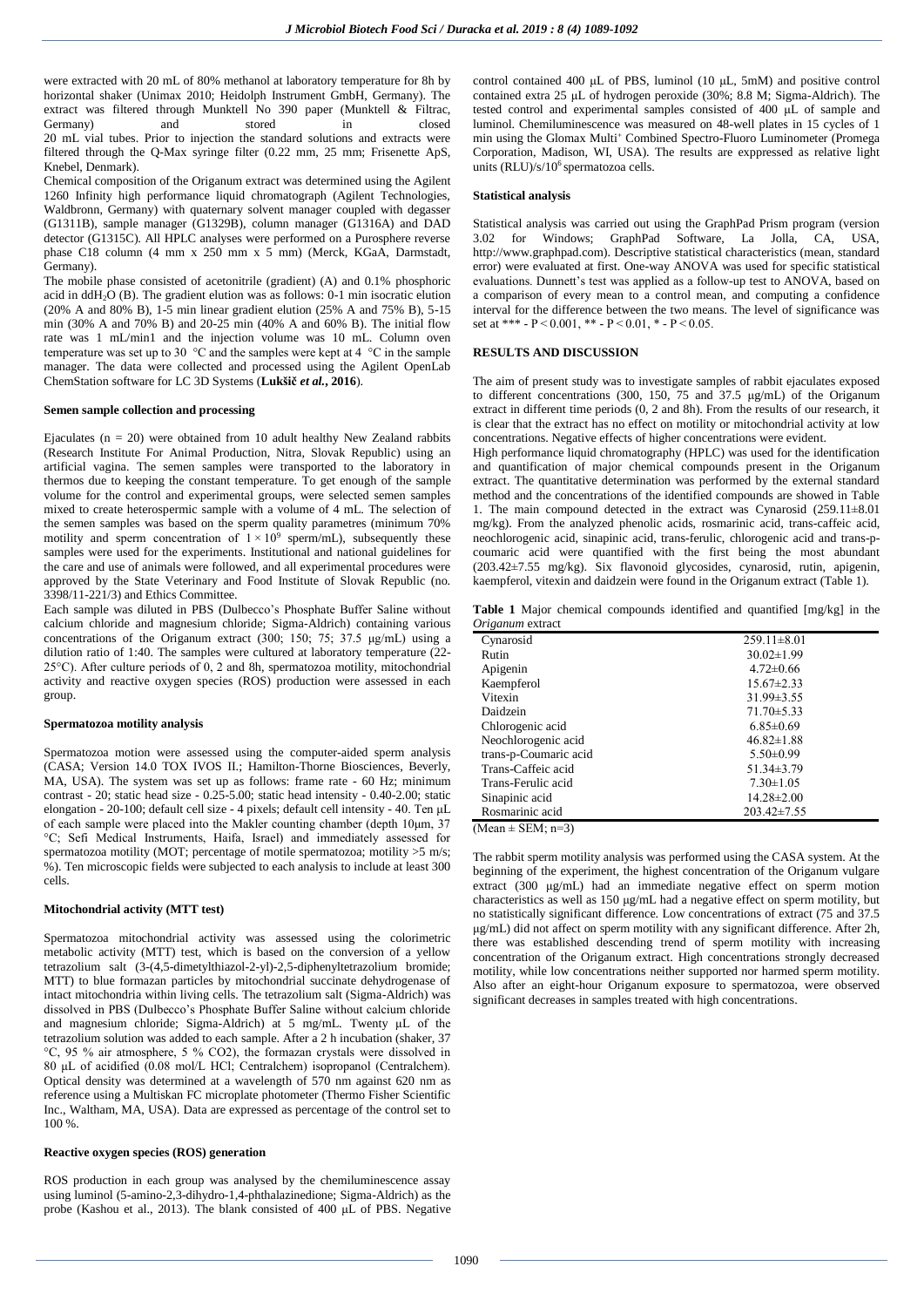

**Figure 1** Development of sperm motility during 8h cultivation with the various concentrations of the Origanum extract, **Legend:** \* P < 0.05; \*\* P < 0.01; \*\*\* P < 0.001

Mitochondrial activity is directly linked to sperm motility, as mitochondria are the source of energy for movement of the sperm. Therefore, we decided to analyze effect of the Origanum extract on mitochondria viability. Initially, no significant differences were observed. After 2h, was observed a slight increase in the group treated with 37.5 μg/mL, when compared to Control. After 8h of incubation with the Origanum extract, the high concentrations significantly decreased mitochondrial viability. The stimulating effect of the Origanum extract did not manifest significantly in either one from time intervals. We cannot confirm positive effects of the Origanum extract on sperm vitality. Conversly, higher concentrations demonstrated an inhibitory effect on sperm viability.





Figure 2 Development of mitochondrial activity in spermatozoa during 8h cultivation with the various concentrations of the Origanum extract, **Legend:** \* P <  $0.05$ ; \*\* P < 0.01

ROS quantification was performed due to high production may affect the plasma membrane of the sperm and then on functional integrity of the cell. Increased level of ROS leads to reduced motility and vitality. At 0h, we experienced a small increase in ROS production at higher concentrations (300 and 150 μg/mL). The difference was not statistically significant. At concentrations of 75 and 37.5 μg/mL, there was almost no effect. In the next stage of the experiment, at higher concentrations, there was also a slight increase in the ROS production without any significance. At lower concentrations, the increase was only very weak and as well as at higher concentrations, without any significance, when compared to Control. Surprisingly, even after 8h of extract exposure, there was no significant difference between Control and experimental groups. Therefore, we deduced that Origanum extract did not offer nor a stimulatory neither inhibitory effect with respect to oxidative stress.

Sá et al. (2006) in their study analysed the effect of short-term administration of *Origanum officinalis* water extract on vital organs, organs of the reproductive system and on production of sperm of male Wistar rats. Adult males (90 days) weighing approximately 250 g, were randomly divided into three experimental groups. Then they were subjected to a 5-week reproductive toxicity test. Two experimental groups were administered once daily with 1 mL of the water extract with 291.2 mg/kg, while the third group was treate with a double dose (582.4) mg/kg). The control group recieved 1 mL of distilled water. Administration of a double dose resulted in a significant decrease in the weight of the seed vesicles, while the weight of the other analyzed organs was not significantly altered. The change in the weight of the reproductive organs is under hormonal control and therefore its change may indicate an impairment of reproductive endocrine functions. Any pituitary damage may interfere with the male reproductive system, which affects the production of sex steroid hormones and male gametes. Apart from the effect of the extract on the endocrine system, the adverse effect of the extract is also on the concentration of spermatozoa, which is a potential marker of toxicity. Preliminary assessment of the poslible reproductive toxicity of the Origanum extract administered to adult Wistar rats has shown an adverse effects on seminal vesicles, but indiccates that the adverse effects on the testes, the dendritic and the prostate are not toxic.